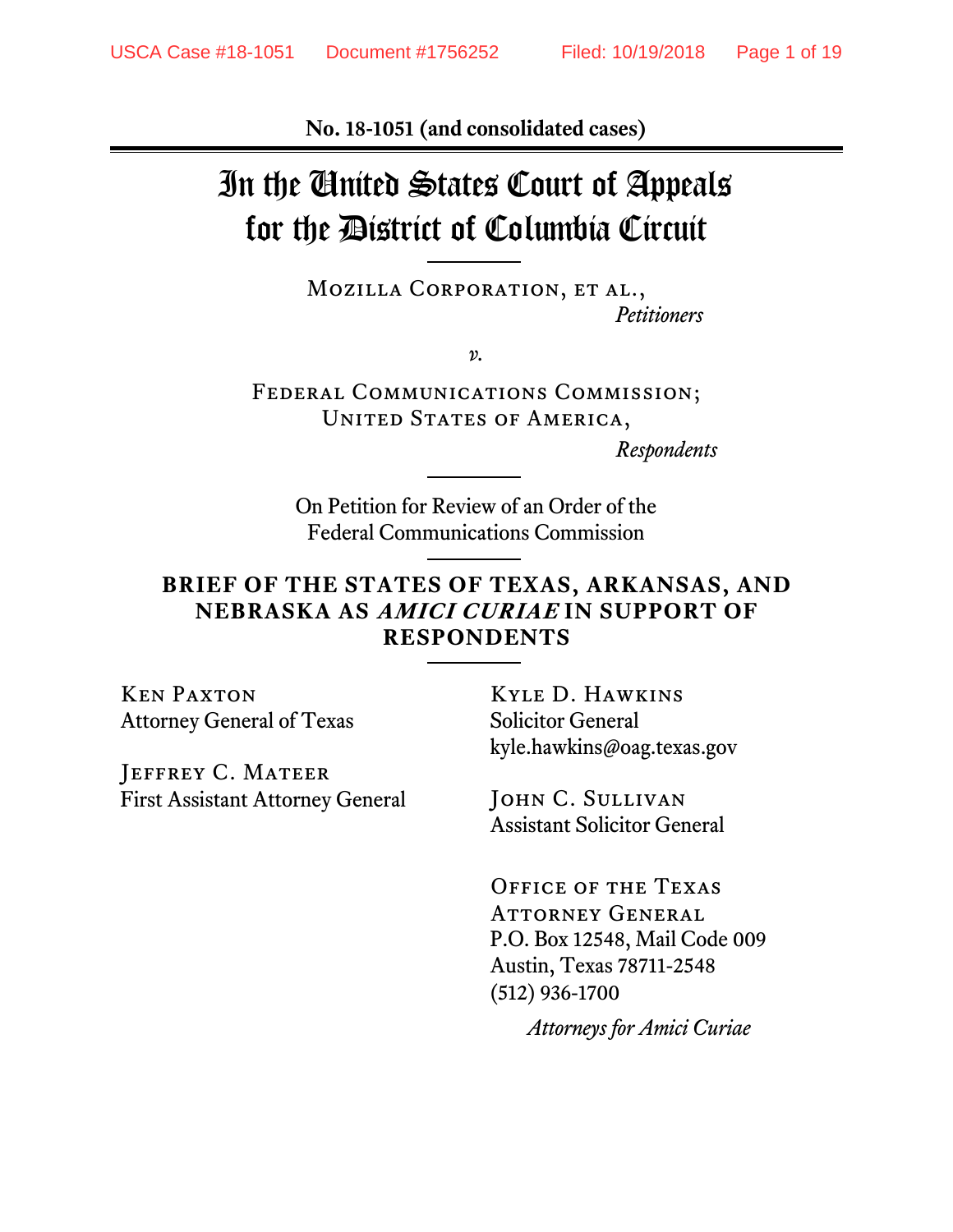## **Identity of Parties and Counsel**

The identity of the parties and their counsel are correctly identified in the parties' briefs. Counsel for amici curiae are listed on the cover of this brief.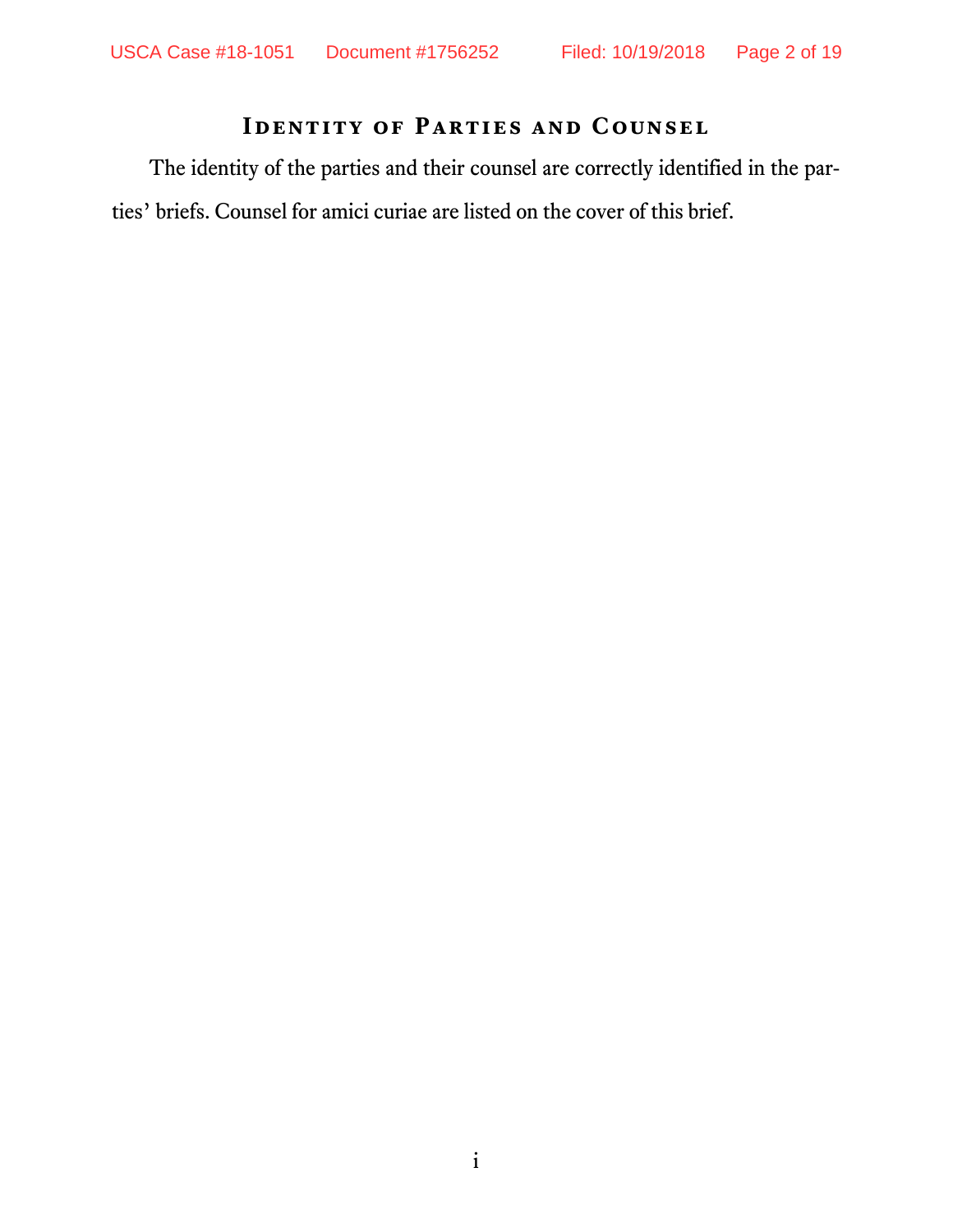## **Table of Contents**

## Page

| I. Agencies Need Not Jump Through Extra Procedural Hoops In |  |
|-------------------------------------------------------------|--|
|                                                             |  |
|                                                             |  |
|                                                             |  |
|                                                             |  |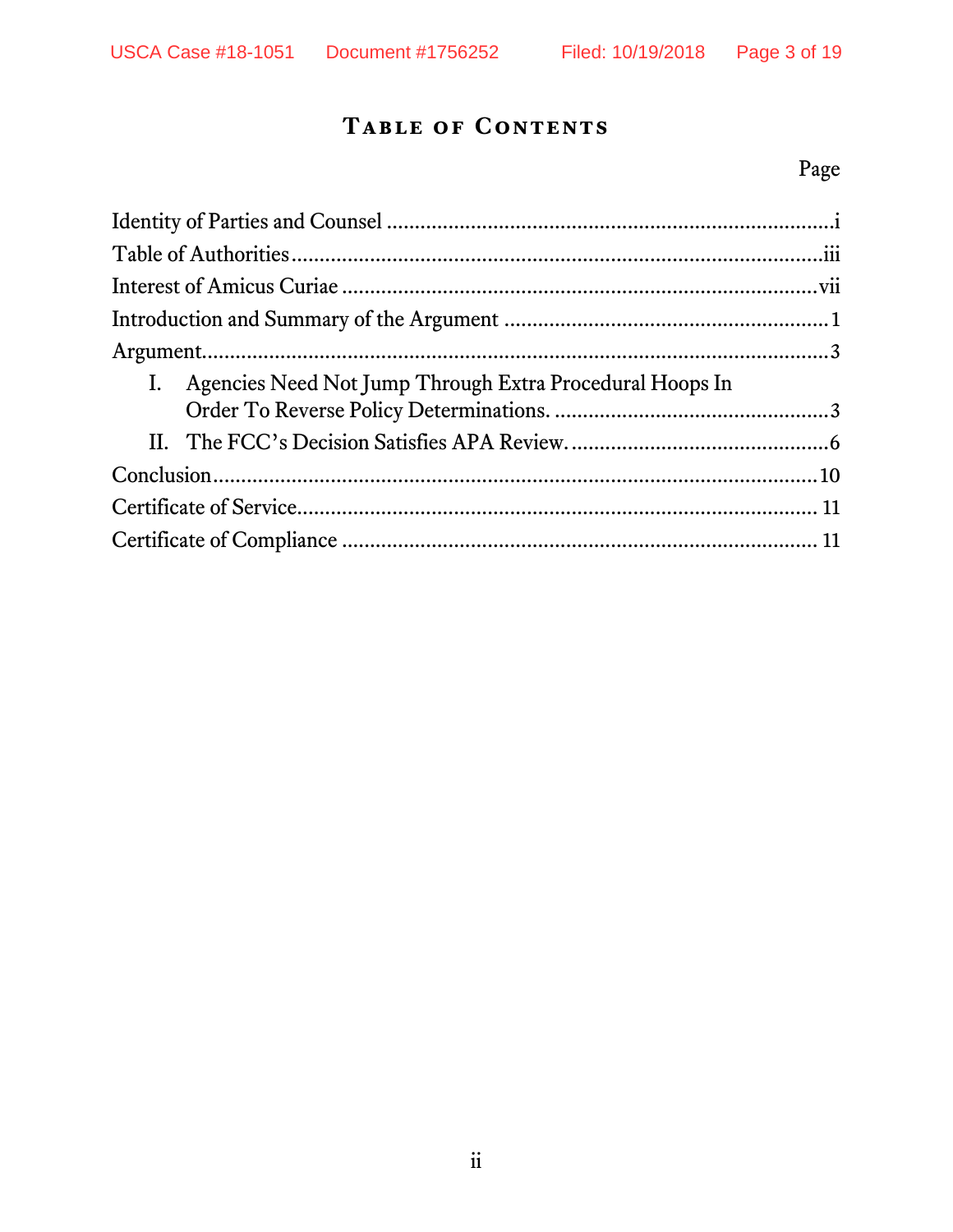### **Table of Authorities**

## Page(s)

| Cases                                              |
|----------------------------------------------------|
| BCCA Appeal Group v. U.S. EPA,                     |
| California v. EPA,                                 |
| California v. Hargan,                              |
| California v. Ross,                                |
| California v. Trump,                               |
| California v. Zinke,                               |
| Coalition for Responsible Regulation, Inc. v. EPA, |
| Ctr. for Biological Diversity v. EPA,              |
| Doe v. Trump,                                      |
| Envtl. Integrity Project v. U.S. EPA,              |
| EPA v. EME Homer City Generation, L.P.,<br>1, 7    |
| FCC v. Fox Television Stations, Inc.,              |
| FERC v. Elec. Power Supply Ass'n,                  |
| Hawaii v. Trump,                                   |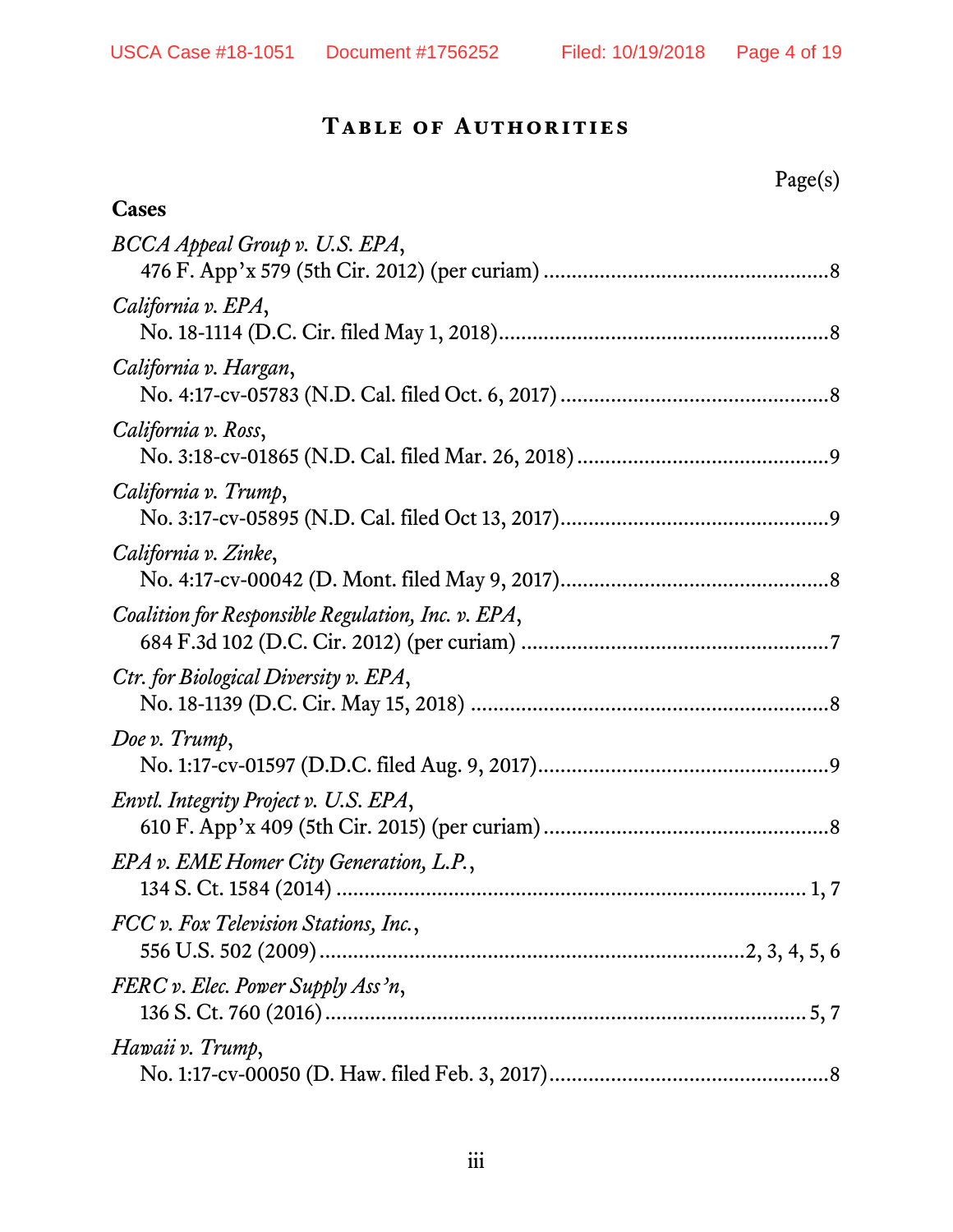| Inv. Co. Inst. v. U.S. Commodity Futures Trading Comm'n,    |
|-------------------------------------------------------------|
| IRAP v. Trump,                                              |
| NAACP v. Trump,                                             |
| Nat. Res. Defense Council v. EPA,                           |
| Nat'l Ass'n of Home Builders v. EPA,                        |
| Nat'l Cable & Telecoms. Ass'n v. Brand X Internet Services, |
| Nat'l Coal. for Advanced Transp. v. EPA,                    |
| New York v. Pruitt,                                         |
| New York v. Trump,                                          |
| Pennsylvania v. Trump,                                      |
| Perez v. Mortgage Bankers Ass'n,                            |
| Real Alternatives, Inc. v. HHS,                             |
| Regents of Univ. of Calif. v. DHS,                          |
| Sherley v. Sebelius,                                        |
| Sierra Club v. Zinke,                                       |
| Trs. of Princeton Univ. v. United States,                   |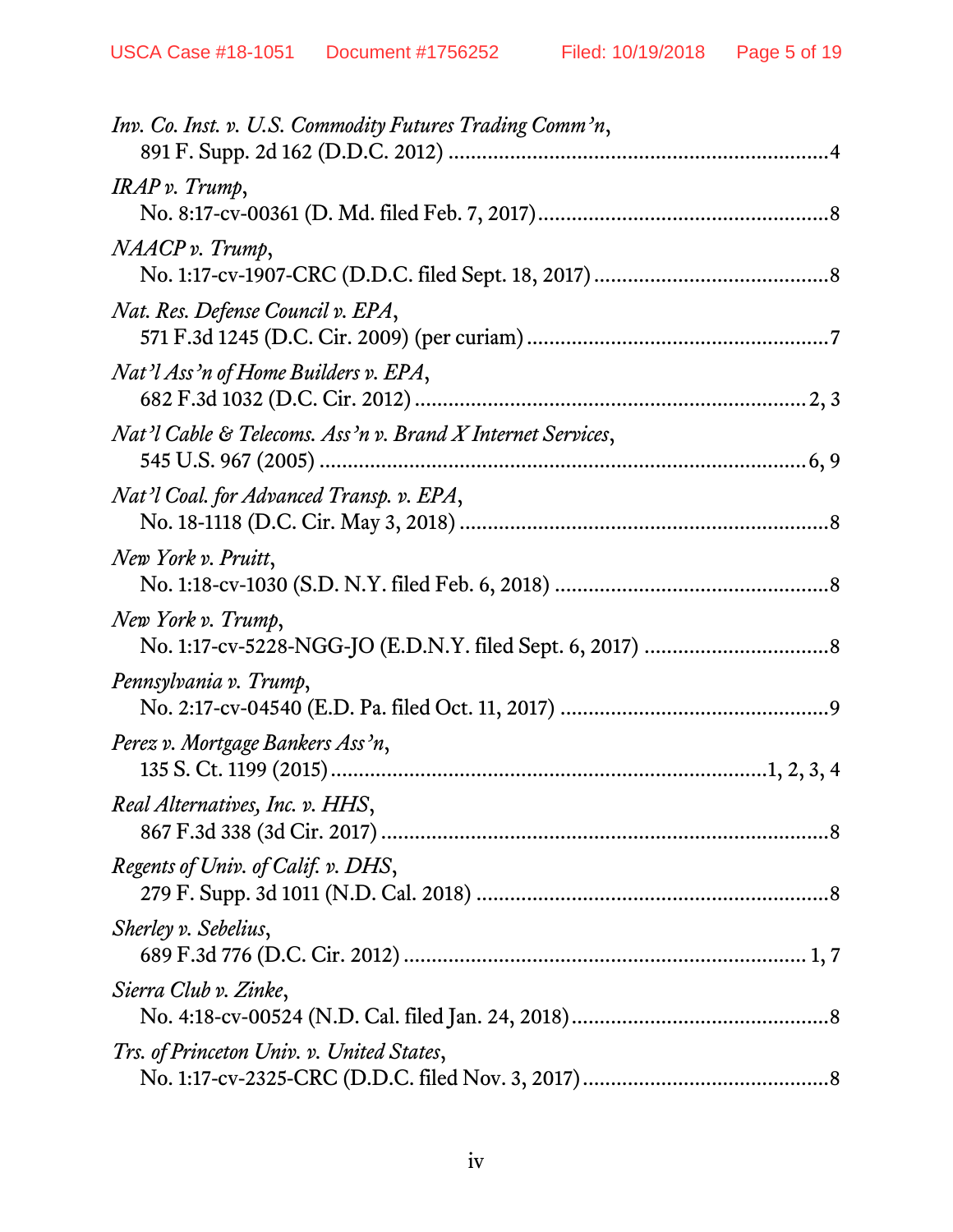| U.S. Telecom Ass'n v. FCC,                                                                                                                                                                       |
|--------------------------------------------------------------------------------------------------------------------------------------------------------------------------------------------------|
| United States Telecom Ass'n v. FCC,                                                                                                                                                              |
| Vermont Yankee Nuclear Power Corp. v. Nat. Res. Def. Council, Inc.,                                                                                                                              |
| Vidal v. Nielsen,                                                                                                                                                                                |
| <b>Statutes and Rules</b>                                                                                                                                                                        |
| Administrative Procedure Act, 5 U.S.C. § 500 et seq 2, 3, 4, 5, 6, 7                                                                                                                             |
|                                                                                                                                                                                                  |
| Telecommunications Act of 1996, Pub. L. No. 104-104, tit. I, 110 Stat.                                                                                                                           |
| Telecommunications Act of 1996, Pub. L. No. 104-104, tit. II, 110 Stat.                                                                                                                          |
|                                                                                                                                                                                                  |
|                                                                                                                                                                                                  |
|                                                                                                                                                                                                  |
| <b>Other Authorities</b>                                                                                                                                                                         |
| John M. Broder & Peter Baker, Obama's Order Likely to Tighten Auto                                                                                                                               |
| Bush-Era Offshore Drilling Plan Is Set Aside, NBCNews.com, Feb. 10,                                                                                                                              |
| Ceci Connolly and R. Jeffrey Smith, Obama Positioned to Quickly                                                                                                                                  |
| Tom Goldstein, EPA Moves to Dismiss Clean Air Act Case, Reversing<br>Bush Administration Policies, Scotusblog.com, Feb. 6, 2009,<br>http://www.scotusblog.com/wp/epa-moves-to-dismiss-clean-air- |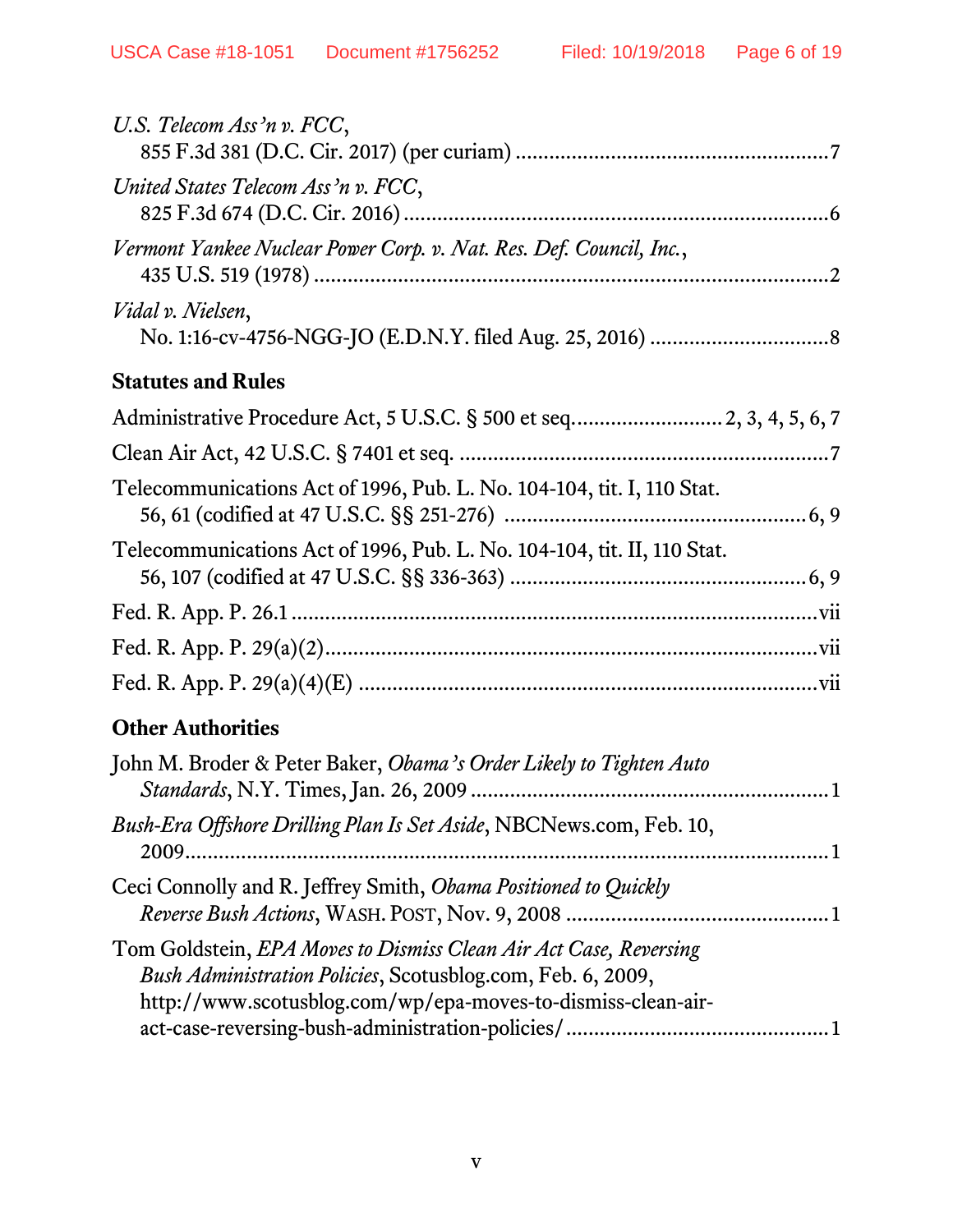| Huma Khan, In First 100 Days, Obama Flips Buch Admin's Policies,<br>ABC News, Apr. 29, 2009,                                      |  |
|-----------------------------------------------------------------------------------------------------------------------------------|--|
| https://abcnews.go.com/Politics/Obama100days/story?id=704217                                                                      |  |
| Adam Liptak, Trump v. California: The Biggest Legal Clashes, N.Y.                                                                 |  |
| Mendelson, Nina A., Agency Burrowing: Entrenching Policies and<br>Personnel Before a New President Arrives, 78 N.Y.U. L. Rev. 557 |  |
| Andrew Pollack, Milestone In Research In Stem Cells, N.Y. Times, Jan.                                                             |  |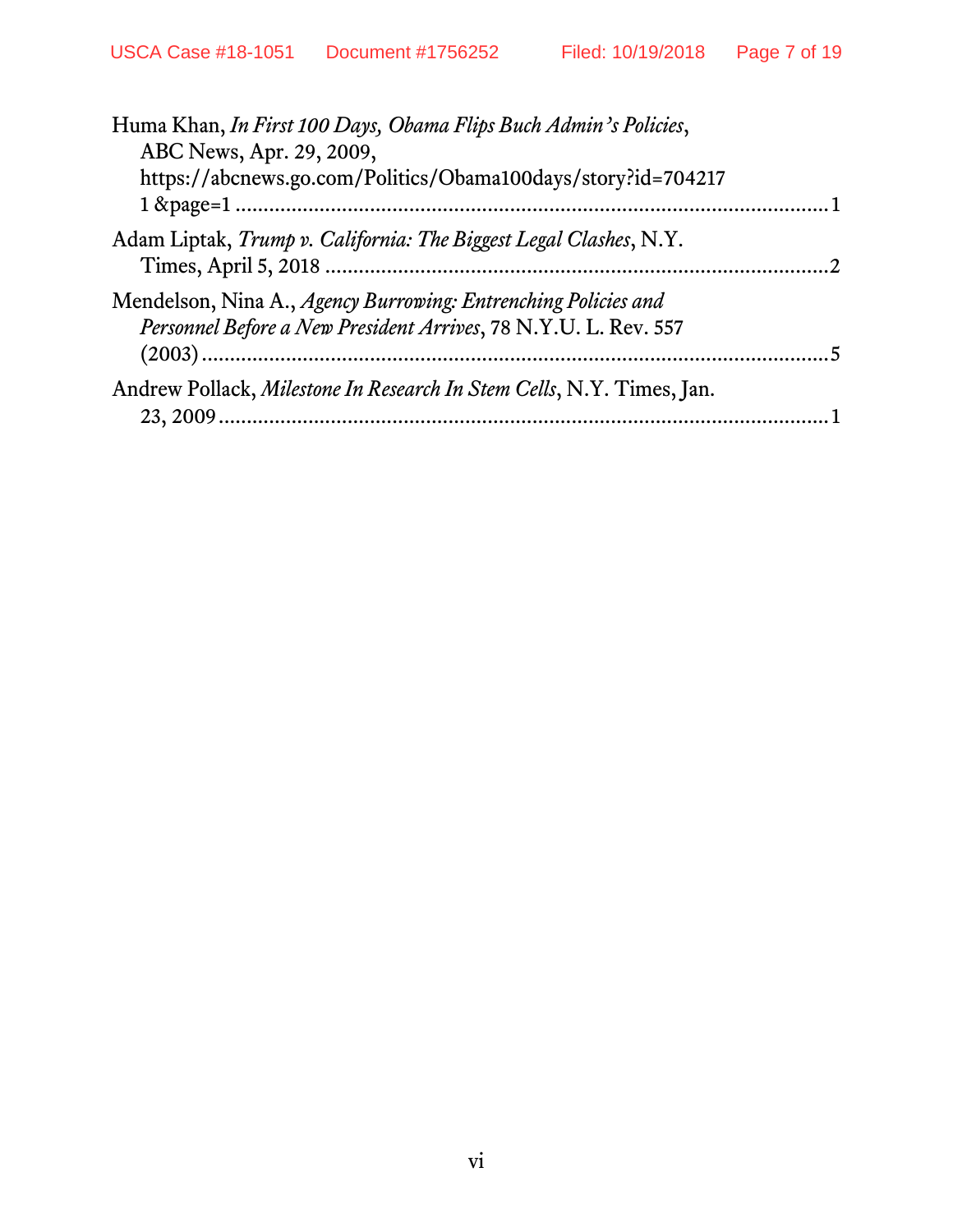#### **Interest of Amicus Curiae**

Amici are the States of Texas, Arkansas, and Nebraska.<sup>1</sup> The States represented have an interest in the proper exercise of power delegated to administrative agencies. At the same time, States have an interest in protecting both consumers and purveyors of Internet services. Indeed, the FCC expects that States will advance consumer protection in this realm, including the enforcement of laws that allow State Attorneys General to prosecute fraud by Internet providers against their customers. The balance here between federal and State regulation is thus important to amici, independent sovereigns who seek to enforce their own laws in a manner consistent with the Constitution.

<sup>&</sup>lt;sup>1</sup> As governmental entities, amici need not file a disclosure statement. Fed. R. App. P. 26.1. As States, amici file as a matter of right, Fed. R. App. P. 29(a)(2), but petitioners have consented to this filing. No party or party's counsel authored any part of this brief. No person or entity, other than amici or its counsel, has made a monetary contribution to the preparation or submission of this brief. *See* Fed. R. App. P. 29(a)(4)(E).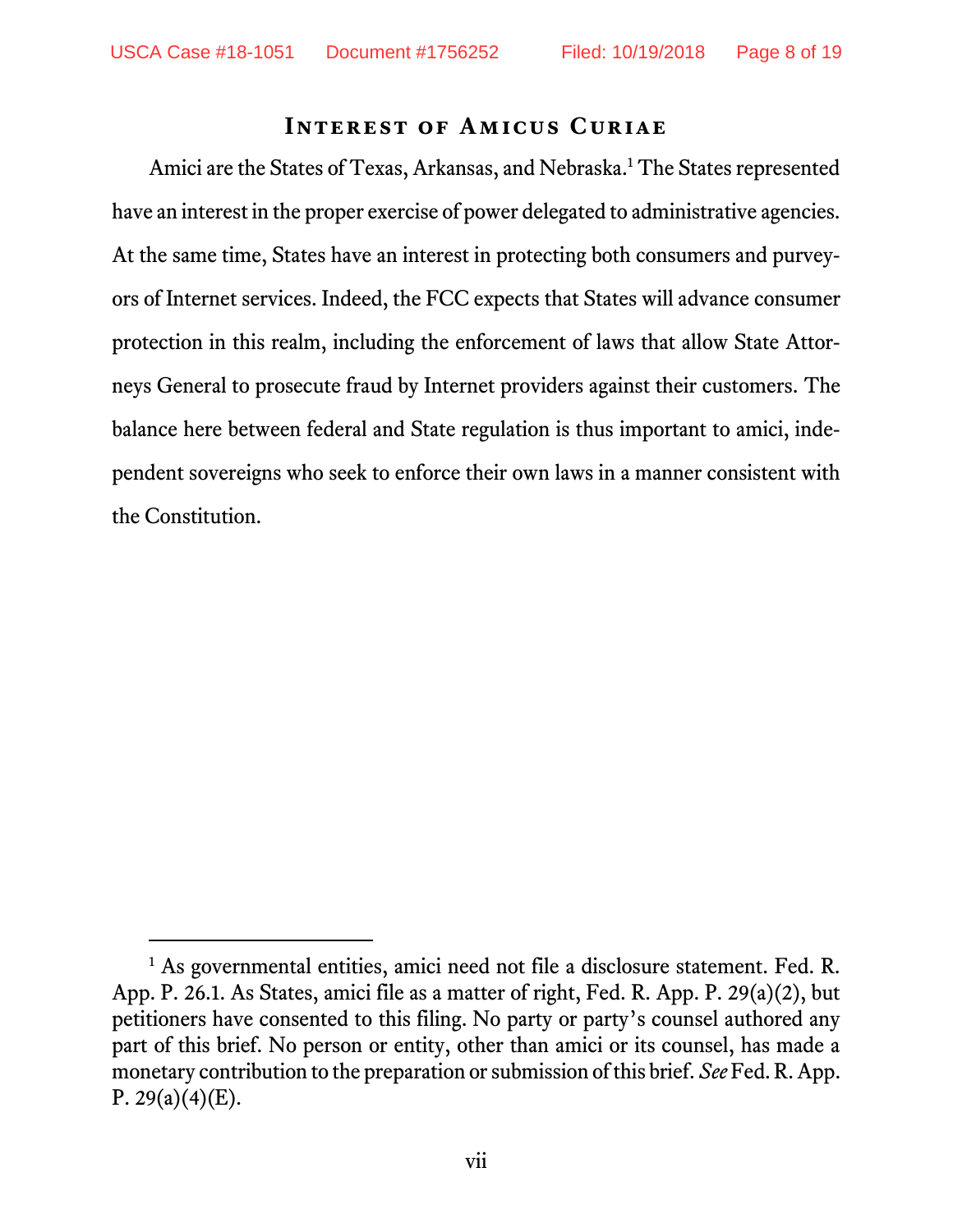#### **Introduction and Summary of the Argument**

On the day President Obama took office, his administration set out to overturn at least 200 Bush-era administrative actions and executive orders.2 From stem-cell research to offshore drilling policies to EPA decisions, the President sought to reverse course on several highly visible initiatives.3 And President Obama's new policies and interpretations have been largely upheld by the courts. *See, e.g.*, *Perez v. Mortgage Bankers Ass'n*, 135 S. Ct. 1199, 1206 (2015); *EPA v. EME Homer City Generation, L.P.*, 134 S. Ct. 1584, 1609 (2014); *Sherley v. Sebelius*, 689 F.3d 776, 778 (D.C. Cir. 2012).

The latest presidential election brought a new Executive, and with his administration came another round of policy changes. And, predictably, those changes have been challenged in court, with the State of California alone filing dozens of lawsuits attacking agency action on immigration, health care, environmental actions, the

 <sup>2</sup> Ceci Connolly and R. Jeffrey Smith, *Obama Positioned to Quickly Reverse Bush Actions*, WASH. POST, Nov. 9, 2008, http://www.washingtonpost.com/wp-dyn/ content/article/2008/11/08/AR2008110801856\_pf.html.

<sup>3</sup> Huma Khan, *In First 100 Days, Obama Flips Buch Admin's Policies*, ABC News, Apr. 29, 2009, https://abcnews.go.com/Politics/Obama100days/story?id=7042171 &page=1; Andrew Pollack, *Milestone In Research In Stem Cells*, N.Y. Times, Jan. 23, 2009, at B1; *Bush-Era Offshore Drilling Plan Is Set Aside*, NBCNews.com, Feb. 10, 2009, http://www.nbcnews.com/id/29119940; John M. Broder & Peter Baker, *Obama's Order Likely to Tighten Auto Standards*, N.Y. Times, Jan. 26, 2009, at A1; Tom Goldstein, *EPA Moves to Dismiss Clean Air Act Case, Reversing Bush Administration Policies*, Scotusblog.com, Feb. 6, 2009, http://www.scotusblog.com/wp/epamoves-to-dismiss-clean-air-act-case-reversing-bush-administration-policies/.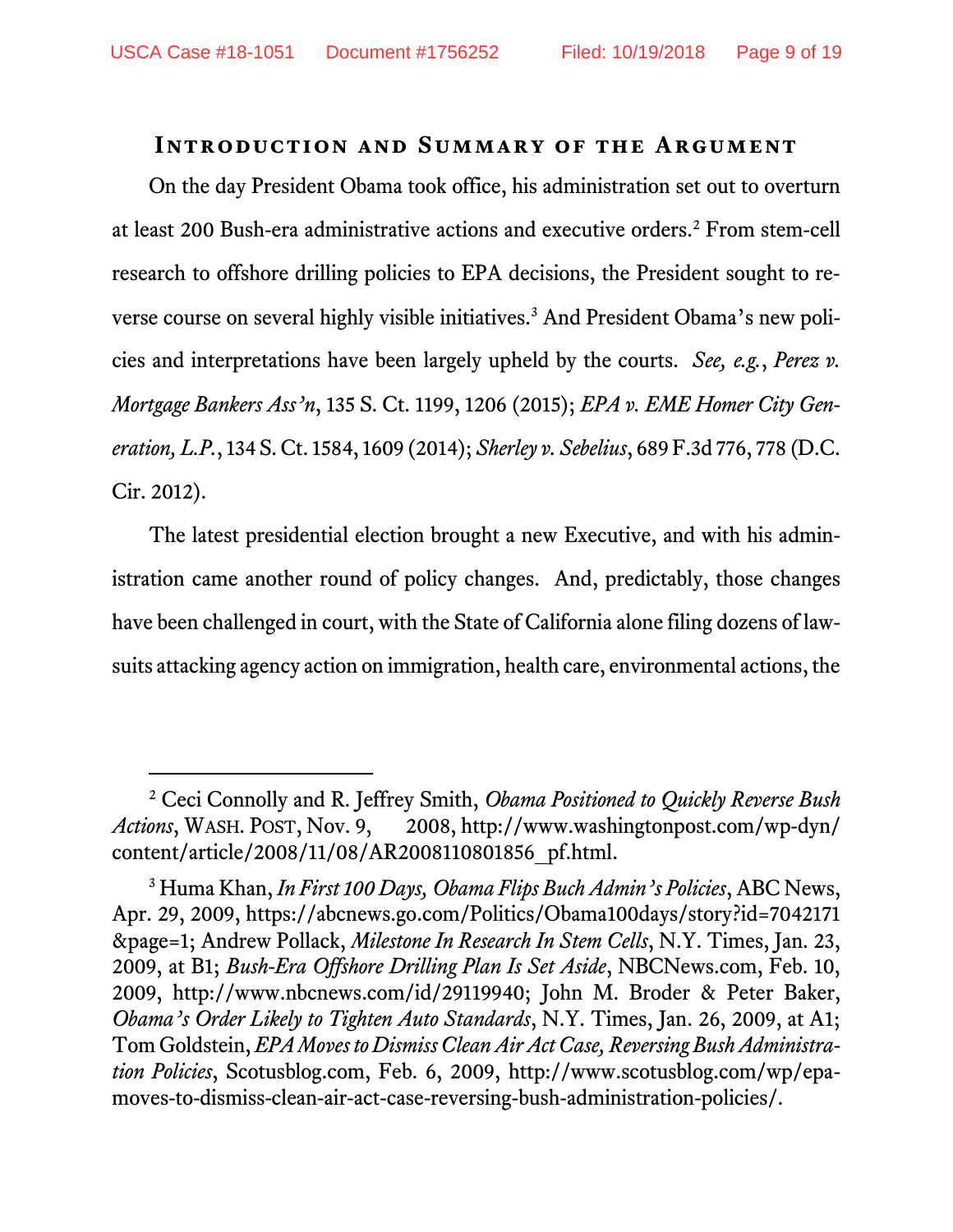census, a border wall, sanctuary cities, and voting rights.4 Yet just as the new policy courses charted under the Obama presidency were upheld, the current batch of lawsuits claiming that President Trump's policies are arbitrary and capricious (or in need of additional procedural red tape) must fail too.

So long as an agency acts within its realm of authority, its decision to alter a policy decision—or even reverse course—is not subject to a special, enhanced standard of review. *See FCC v. Fox Television Stations, Inc.*, 556 U.S. 502, 513 (2009); *Nat'l Ass'n of Home Builders v. EPA*, 682 F.3d 1032, 1036-37 (D.C. Cir. 2012) (describing the argument that agency reversal is subject to more searching review as "largely foreclosed" by *FCC v. Fox Television Stations*). This flows from the APA's narrow scope of review that limits the judicial inquiry. *Fox Television Stations, Inc.*, 556 U.S. at 513. Critically, courts are not to impose substantive judgments on the contested issue and may only review those policy shifts narrowly for fidelity to APA procedures—even when reliance interests are at issue. *Mortgage Bankers Ass'n*, 135 S. Ct.at 1207 ("Beyond the APA's minimum requirements, courts lack authority 'to impose upon [an] agency its own notion of which procedures are "best" or most likely to further some vague, undefined public good.'" (quoting *Vermont Yankee Nuclear Power Corp. v. Nat. Resources Def. Council, Inc.*, 435 U.S. 519, 549 (1978))).

The petitioners now before the Court overlook that core principle. They ask the Court to hold the FCC's decision to a higher standard than the APA contemplates.

 <sup>4</sup> Adam Liptak, *Trump v. California: The Biggest Legal Clashes*, N.Y. Times, April 5, 2018, https://www.nytimes.com/2018/04/05/us/politics/trump-california-lawsuits.html.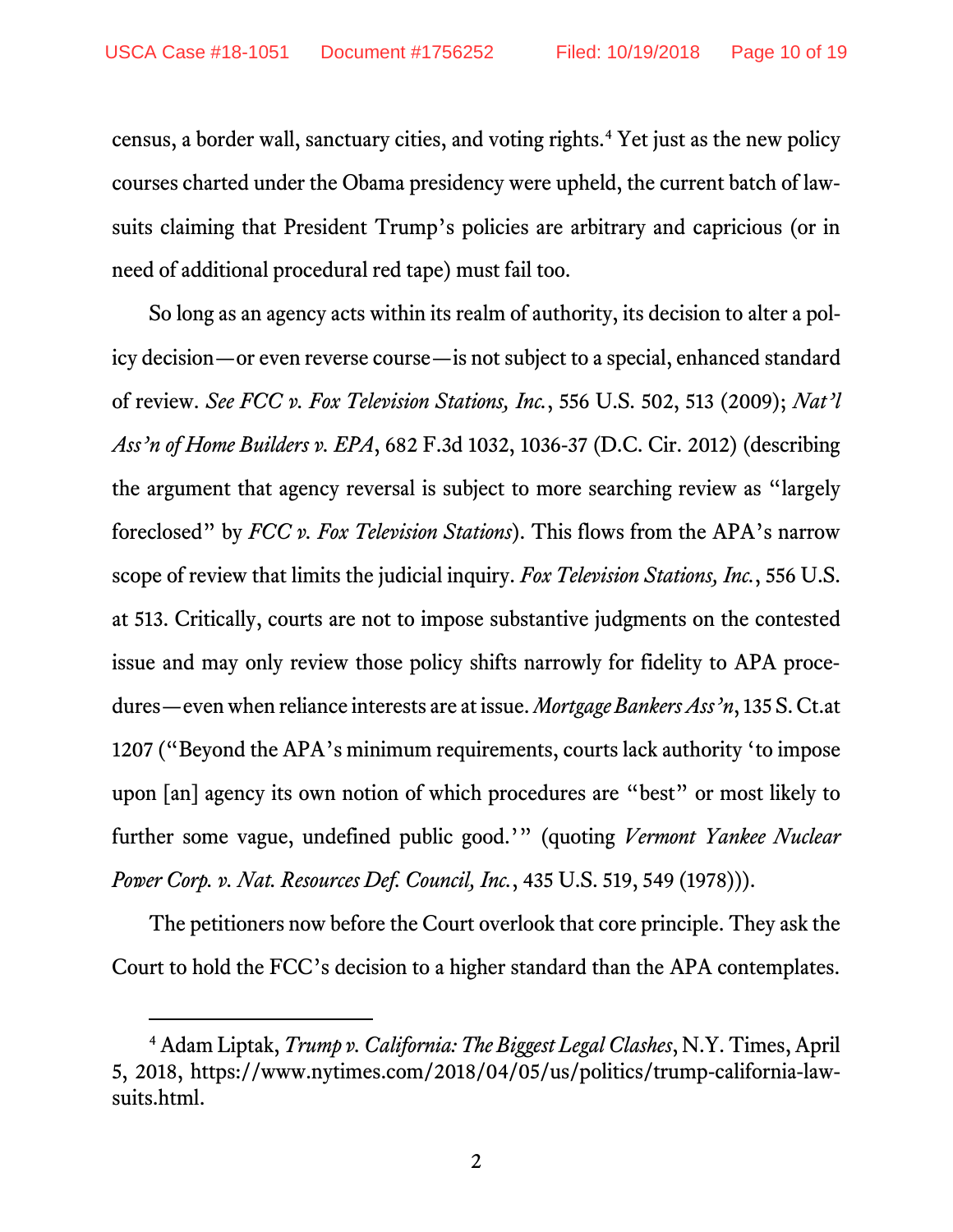But petitioners misunderstand the law. Properly applying *Fox Television*, the FCC's decision to reverse the previous administration's decision merits no special scrutiny. Under APA scrutiny, the FCC's decision prevails.

The petitions for review should be denied.

#### **ARGUMENT**

### **I. Agencies Need Not Jump Through Extra Procedural Hoops In Order To Reverse Policy Determinations.**

A federal agency is not obligated to engage additional processes when reversing course from a previous administration. Decisionmakers can reconsider the same data and come to a different conclusion resulting in another interpretation and decision. *Fox Television Stations, Inc.*, 556 U.S. at 519 (rejecting view that agency could not regulate more broadly in absence of new evidence: "As explained above, the fact that an agency had a prior stance does not alone prevent it from changing its view or create a higher hurdle for doing so."); *Nat'l Ass'n of Home Builders*, 682 F.3d at 1037. All that is required of the agency is proper procedural implementation of the new position and a reasoned explanation for its decision, not additional procedure. *See Fox Television Stations, Inc.*, 556 U.S. at 514 (recognizing that neither the APA nor Supreme Court precedent calls for a heightened standard to review agency change).

As the Supreme Court admonished in *Perez v. Mortgage Bankers Association*, courts have no authority to impose procedural requirements beyond those stated in the APA. 135 S. Ct. at 1207 (abrogating *Paralyzed Veterans* doctrine insofar as it required additional notice and comment process by agency for changing its interpretation of a regulation). The Court rejected the notion that procedural fairness prevents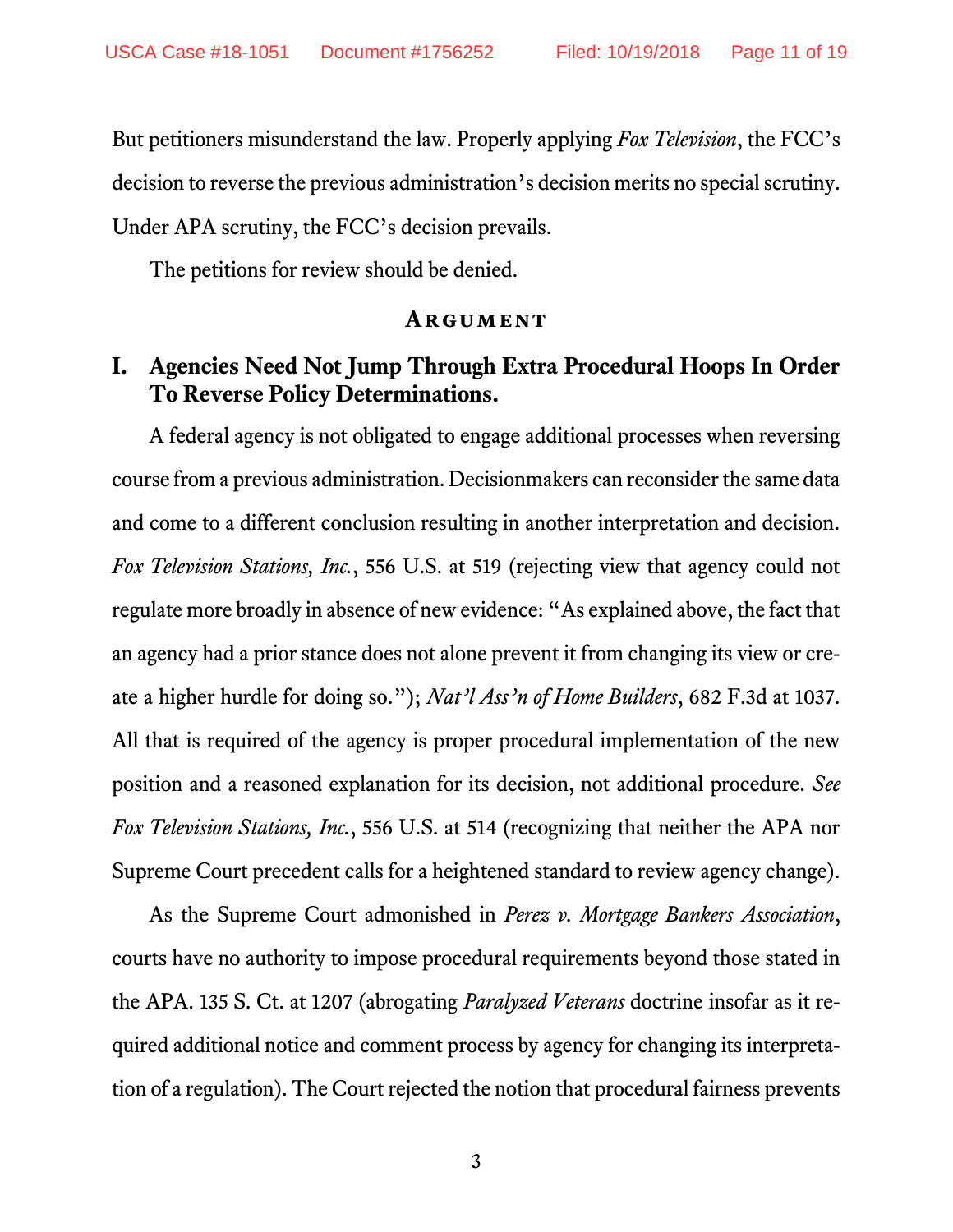an agency from "unilaterally and unexpectedly" adopting a different interpretation of a regulation the agency is charged with implementing. *Id.* at 1209. Specifically, while an agency cannot simply ignore when the new policy "rests upon factual findings that contradict those which underlay its prior policy," it need only provide a reasoned explanation and justify the change. *Id.* The APA sets the maximum procedural obligations for which agencies must adhere; reviewing courts are not permitted to impose additional requirements. *Id.* at 1207.

Fundamentally, an agency's change in policy must only satisfy the standard it would be held to in the first instance under the APA. *Fox Television Stations*, 556 U.S. at 515. Stated differently, "[t]his means that the agency need not always provide a more detailed justification than what would suffice for a new policy created on a blank slate." *Id.* The Supreme Court has repeatedly held that heightened review is not called for under the plain language of the APA. "We find no basis in the Administrative Procedure Act or in our opinions for a requirement that all agency change be subjected to more searching review. The Act mentions no such heightened standard." *Id.* at 514; *see also Inv. Co. Inst. v. U.S. Commodity Futures Trading Comm'n*, 891 F. Supp. 2d 162, 187 (D.D.C. 2012), as amended (Jan. 2, 2013), *aff'd sub nom*, *Inv. Co. Inst. v. Commodity Futures Trading Comm'n*, 720 F.3d 370 (D.C. Cir. 2013). Precedent does not impose such a requirement either. *See Fox Television Stations*, 556 U.S. at 514 ("And our opinion in *State Farm* neither held nor implied that every agency action representing a policy change must be justified by reasons more substantial than those required to adopt a policy in the first instance.").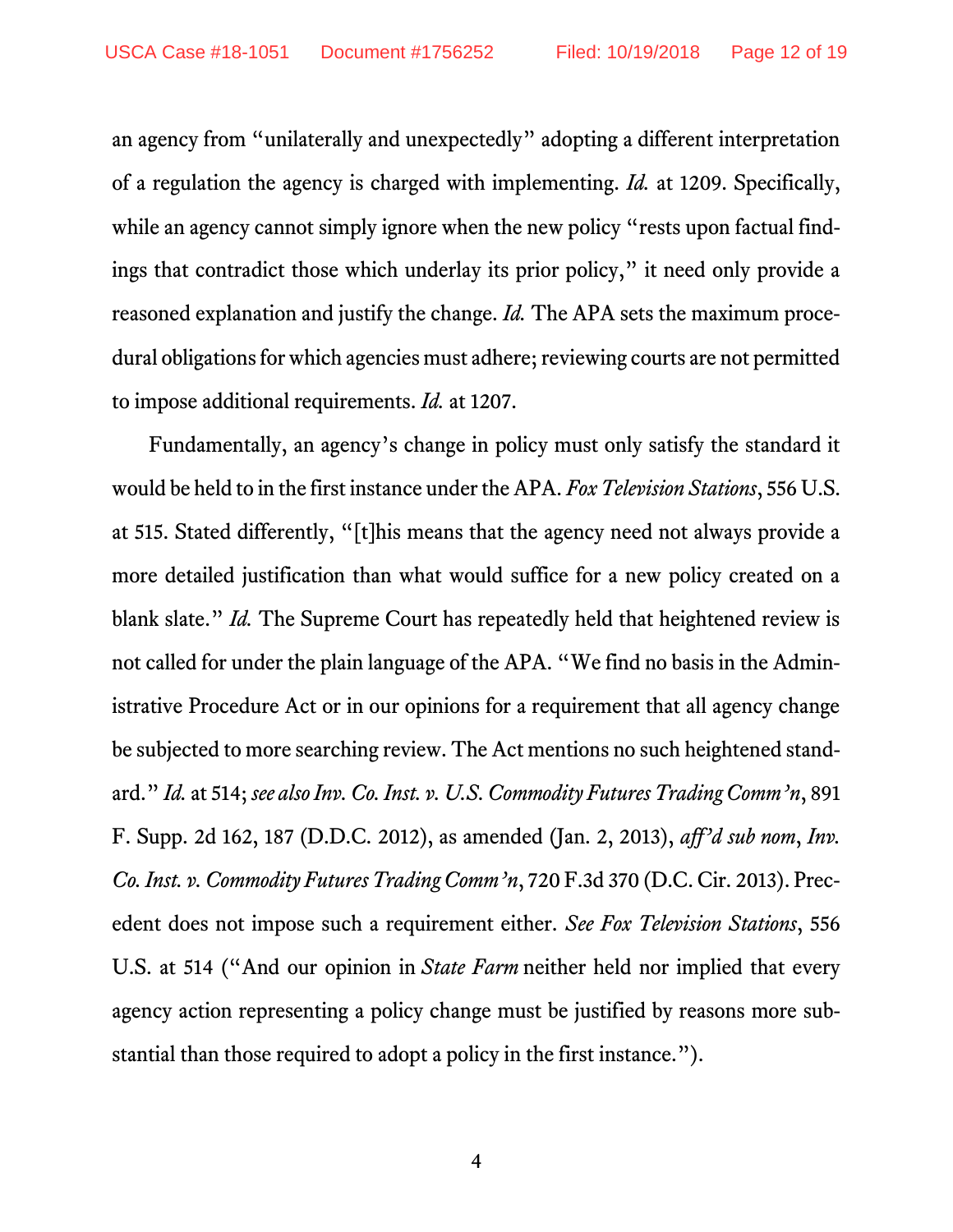Importantly, an incoming administration's actions should be emblematic of the system working properly, not a point of failure. Even among scholars, the legitimacy of agency action to finalize regulations in opposition to the incoming administration's announced preferences is questionable and illustrates a disregard for the expressed will of the national electorate. *See* Mendelson, Nina A., *Agency Burrowing: Entrenching Policies and Personnel Before a New President Arrives*, 78 N.Y.U. L. Rev. 557, 564-65 (2003) (recognizing the undemocratic and potentially illegitimate efforts of agencies to finalize agency action in light of the administration change illustrating a disregard for public's choice in president).

This is not to say an agency should act beyond the scope of its statutorily defined authority or that such actions can never be reviewed. If an agency's policy was "not in accordance with the law" in the first place, it is owed no deference. Courts, however, are not permitted to broadly apply heightened standards of review to pass on an agency's policy decisions. The scope of review is narrow and, in reviewing agency action, a court is prohibited from substituting its judgment for that of the agency. *FERC v*. *Elec. Power Supply Ass'n*, 136 S. Ct. 760, 782 (2016); *Fox Television Stations*, 556 U.S. at 514. Ultimately, an agency's change in policy must be sustained when it passes muster under the same standard it would have been held to in the first instance under the APA. *Fox Television Stations*, 556 U.S. at 514. 5

<sup>&</sup>lt;sup>5</sup> Indeed, such agency reversals can be accomplished as an exercise of the same authority the first action was taken. Similarly, if the agency lacked the authority to act in the first instance then undoing that agency action cannot be impermissible.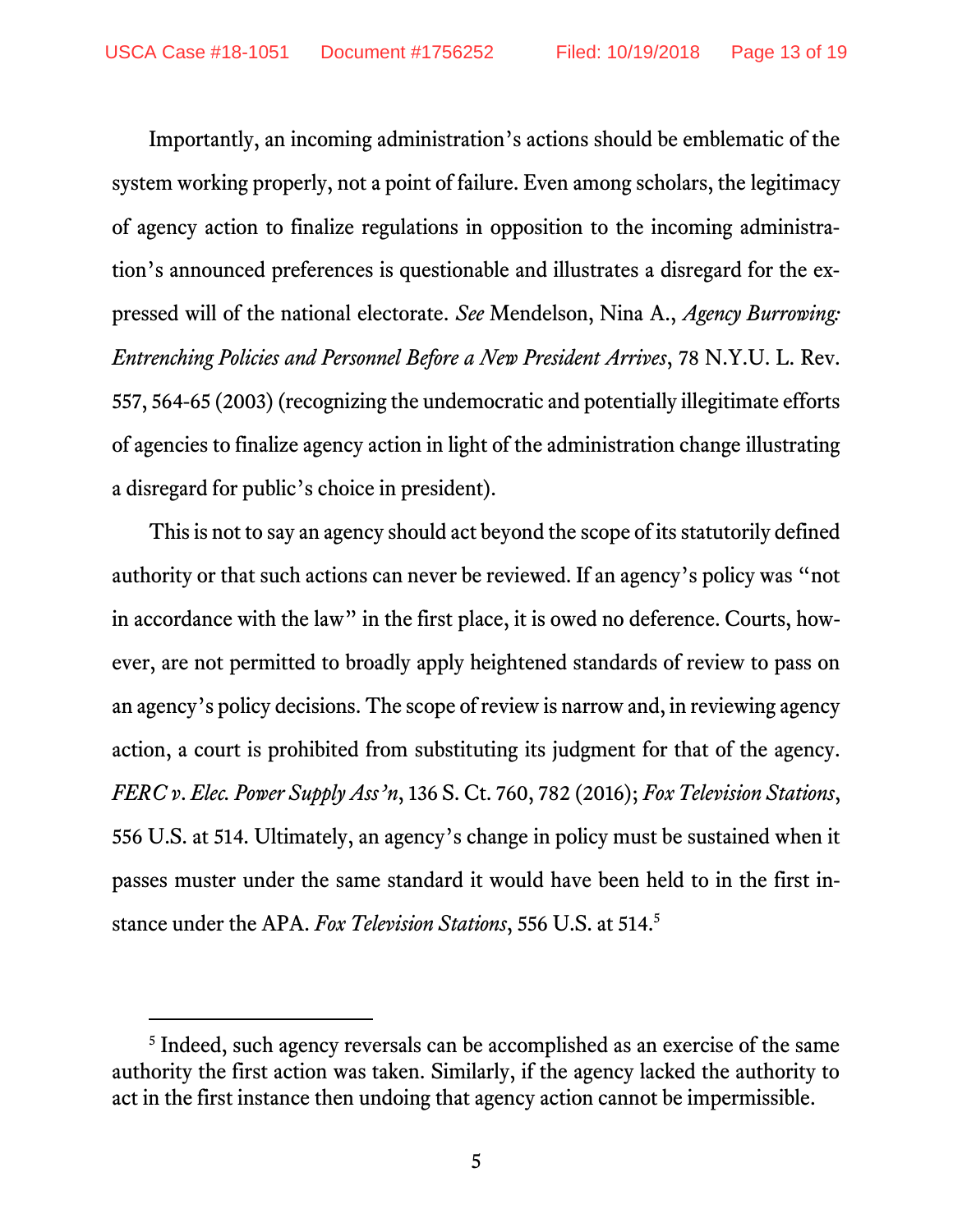#### **II. The FCC's Decision Satisfies APA Review.**

Under the appropriately narrow scope of review, the agency's action in this case is within both the scope of the APA and the guidelines set forth by the Supreme Court for changing course. Here, the Agency engaged in reasoned decision making by repealing the recently-enacted guidance from the FCC that classified broadband Internet service providers (ISPs) under Title II (telecommunications service), rather than Title I (information service), of the Telecommunications Act—the so-called "Net Neutrality" rules. *See United States Telecom Ass'n v. FCC*, 825 F.3d 674, 689 (D.C. Cir. 2016). The policy being repealed, in place since 2015, offered threats to investment and creative problem solving within the ISP community; those rules had also sought to regulate private business activity as a public utility. The new Administration, both to address these specific policy concerns as well as cut back on regulatory red tape in general, rescinded the prior guidance and returned ISPs to Title I, the state they were in before 2015. *See Nat'l Cable & Telecoms. Ass'n v. Brand X Internet Services*, 545 U.S. 967, 974 (2005) (upholding, under *Chevron*, FCC's determination that Internet service providers should be "exempt from mandatory commoncarrier regulation under Title II").

This is consistent with the Supreme Court's determination in *FCC v. Fox Televisions Stations* that the Commission's decision to depart from prior practice and implement a new enforcement policy to find even so-called "fleeting expletives" actionably indecent was neither arbitrary nor capricious. 556 U.S. at 517. The Commission acknowledged that its course of action represented a shift in policy. *Id.* In deciding to expand the scope of its enforcement activity, the FCC examined and expressly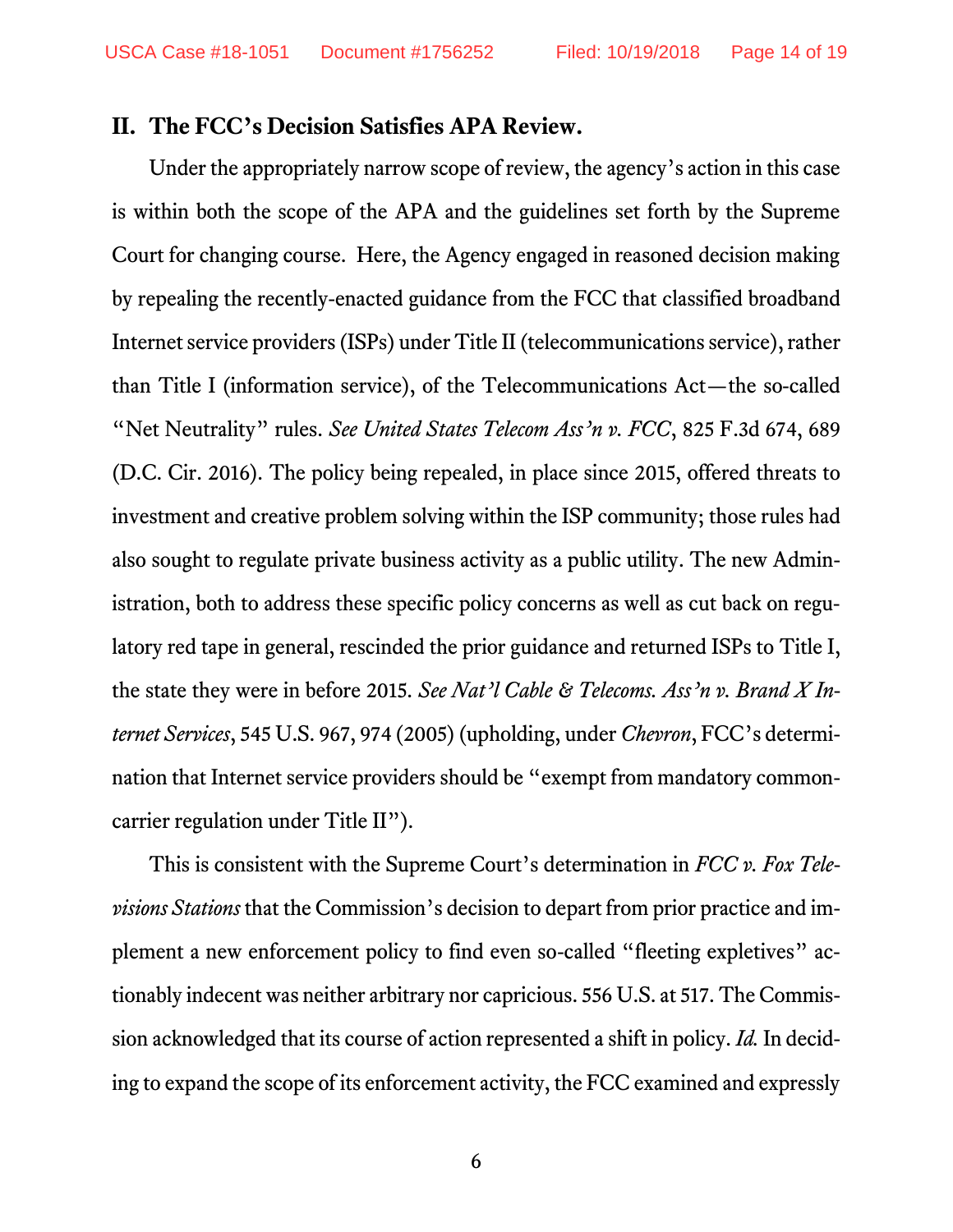disavowed inconsistent past practice and dicta supporting the "prior Commission and staff action." *Id.* The Court analyzed the Commission's reasoning to find it entirely rational. *Id.* Thus, the Second Circuit's reversal of the Commission's orders was erroneous. *Id.* at 518-21. There was no basis in the APA or Supreme Court precedent authorizing a more probing review to undermine the agency's decision making. *Id.* at 513-15. Accordingly, undoing or reversing agency action is permissible so long as the agency demonstrates awareness of the change and offers a satisfactory reason for it. *Id*.; *see also Electric Power Supply Ass'n*, 136 S. Ct. at 782 (confirming that reviewing court is tasked only with ensuring agency engaged in review of relevant data and provided reasoning for the action taken).

All this explains why many legal challenges arising from the transition from the Bush to Obama-led executive failed. Courts upheld the new policy directives against challenges that these policy decisions were arbitrary and capricious departures from prior policy. *See EME Homer City Generation*, 134 S. Ct. at 1609 (upholding EPA Transport Rule); *U.S. Telecom Ass'n v. FCC*, 855 F.3d 381, 382 (D.C. Cir. 2017) (per curiam) (refusing rehearing en banc of panel decision upholding the FCC's 2015 Open Internet Order); *Coalition for Responsible Regulation, Inc. v. EPA*, 684 F.3d 102 (D.C. Cir. 2012) (per curiam) (rejecting challenges to EPA Endangerment Finding and Tailpipe Rule); *Sherley,* 689 F.3d 776 (regarding policy reversal in embryonic stem-cell research directives of NIH); *Nat. Resources Defense Council v. EPA,* 571 F.3d 1245 (D.C. Cir. 2009) (per curiam) (upholding Reasonably Available Technology Certification provision of Clean Air Act while invalidating elimination of attain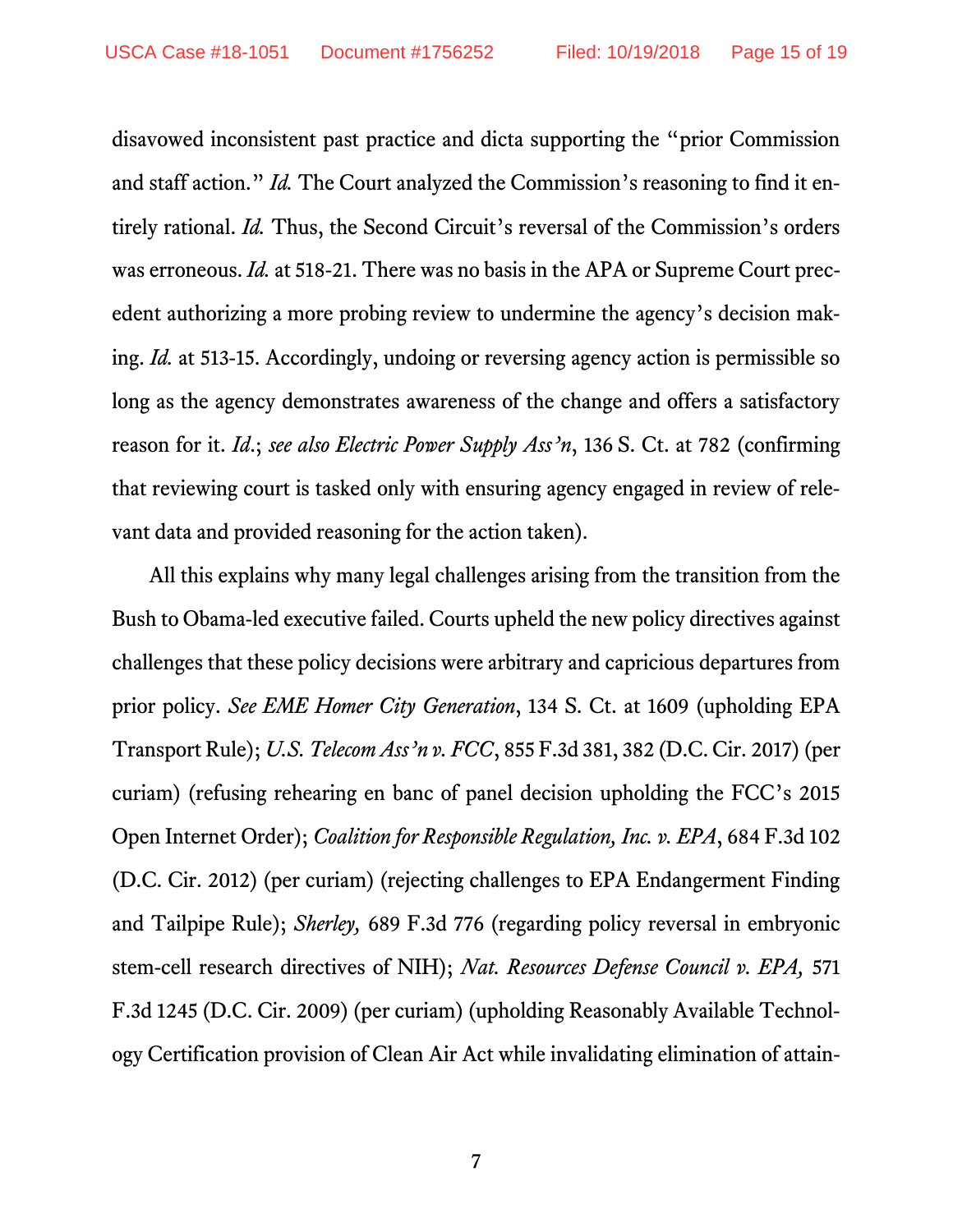ment demonstration requirement and New Source Review exemptions); *Envtl. Integrity Project v. U.S. EPA,* 610 F. App'x 409 (5th Cir. 2015) (per curiam) (upholding EPA final rule regarding State Implementation Plans to meet NAAQS); *BCCA Appeal Group v. U.S. EPA,* 476 F. App'x 579 (5th Cir. 2012) (per curiam) (declining review of EPA rejection of Texas's Qualified Facilities Program); *Real Alternatives, Inc. v. HHS*, 867 F.3d 338 (3d Cir. 2017) (upholding ACA contraceptive mandate).

As noted previously, in addition to the challenge here, certain states and public interest groups have mounted numerouslegal challenges to the policy shifts directed by the Trump administration. *See, e.g.*, *Regents of Univ. of Calif. v. DHS*, 279 F. Supp. 3d 1011, 1026-27 (N.D. Cal. 2018) (DACA); *Trs. of Princeton Univ. v. United States*, No. 1:17-cv-2325-CRC (D.D.C. filed Nov. 3, 2017) (same); *New York v. Trump*, No. 1:17-cv-5228-NGG-JO (E.D.N.Y. filed Sept. 6, 2017) (same); *NAACP v. Trump*, No. 1:17-cv-1907-CRC (D.D.C. filed Sept. 18, 2017) (same); *Vidal v. Nielsen*, No. 1:16-cv-4756-NGG-JO (E.D.N.Y. filed Aug. 25, 2016) (same); *New York v. Pruitt*, No. 1:18-cv-1030 (S.D. N.Y. filed Feb. 6, 2018) (delaying applicability of Clean Water Rule); *Sierra Club v. Zinke*, No. 4:18-cv-00524 (N.D. Cal. filed Jan. 24, 2018) (BLM Fracking Rule); *California v. EPA*, No. 18-1114 (D.C. Cir. filed May 1, 2018) (emission standards); *Nat'l Coal. for Advanced Transp. v. EPA*, No. 18-1118 (D.C. Cir. May 3, 2018) (same); *Ctr. for Biological Diversity v. EPA*, No. 18-1139 (D.C. Cir. May 15, 2018) (same); *California v. Zinke*, No. 4:17-cv-00042 (D. Mont. filed May 9, 2017) (coal lease program); *Hawaii v. Trump*, No. 1:17-cv-00050 (D. Haw. filed Feb. 3, 2017) (travel ban); *IRAP v. Trump*, No. 8:17-cv-00361 (D. Md. filed Feb. 7, 2017) (same); *California v. Hargan*, No. 4:17-cv-05783 (N.D. Cal. filed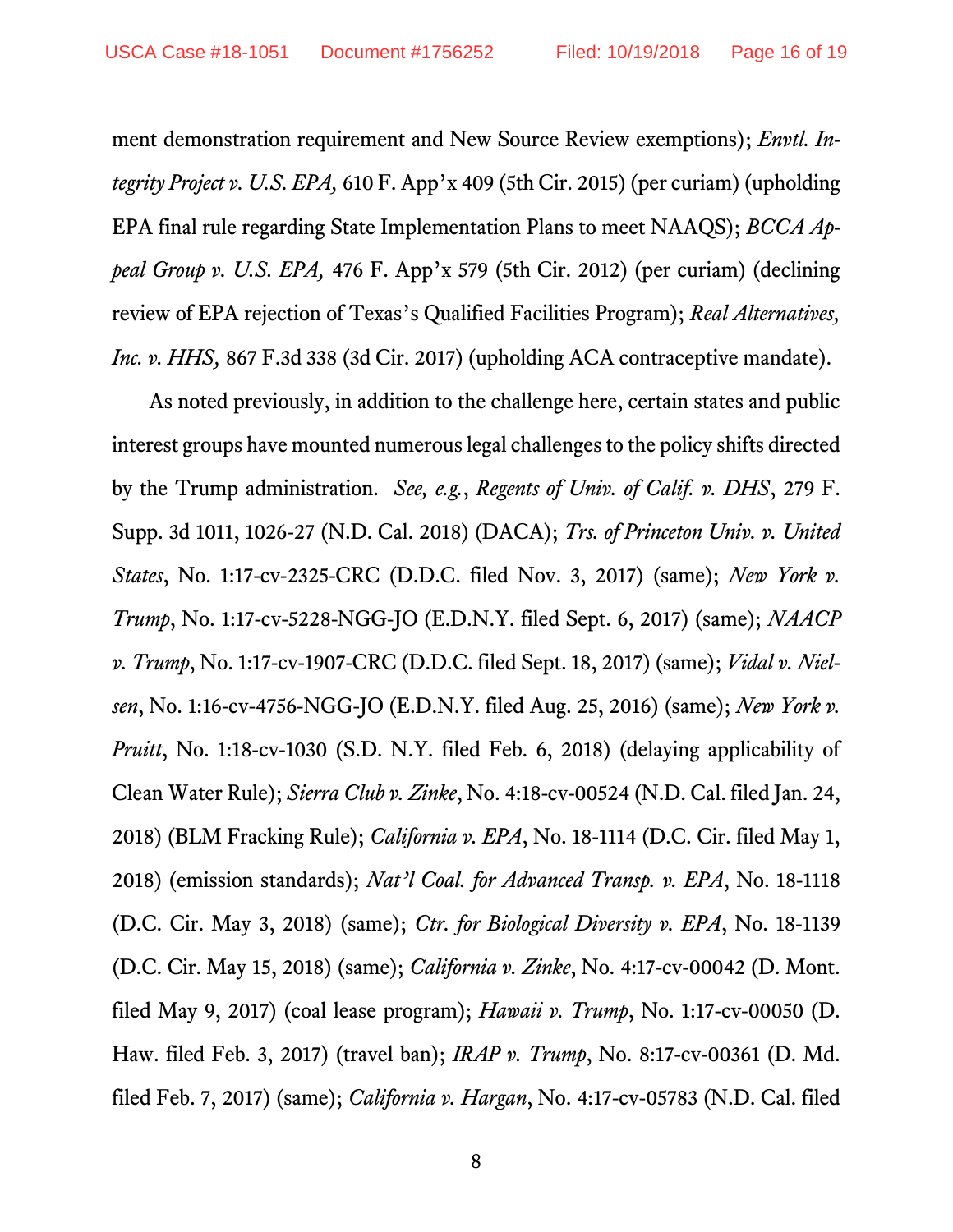Oct. 6, 2017) (ACA contraception rule rollback); *Pennsylvania v. Trump*, No. 2:17 cv-04540 (E.D. Pa. filed Oct. 11, 2017) (same); *California v. Trump*, No. 3:17-cv-05895 (N.D. Cal. filed Oct 13, 2017) (ACA cost sharing); *California v. Ross*, No. 3:18 cv-01865 (N.D. Cal. filed Mar. 26, 2018) (census questionnaire); *Doe v. Trump*, No. 1:17-cv-01597 (D.D.C. filed Aug. 9, 2017) (admission of transgender troops).

And those challenges, like the ones raised in response to Obama-era policy reversals complaining that the agency's change of position is arbitrary and capricious, must fail. Even setting aside the Supreme Court's explicit approval to treat ISPs as an information service, *Brand X*, 545 U.S. at 974, the decision to reclassify Internet data under Title I rather than Title II aligns with the multitude of cases upholding shifts in agency policy based on the party residing in the White House. Because the FCC engaged in reasoned decision making and provided an explanation for its policy shift, its Order rescinding so-called "Net Neutrality" must be upheld.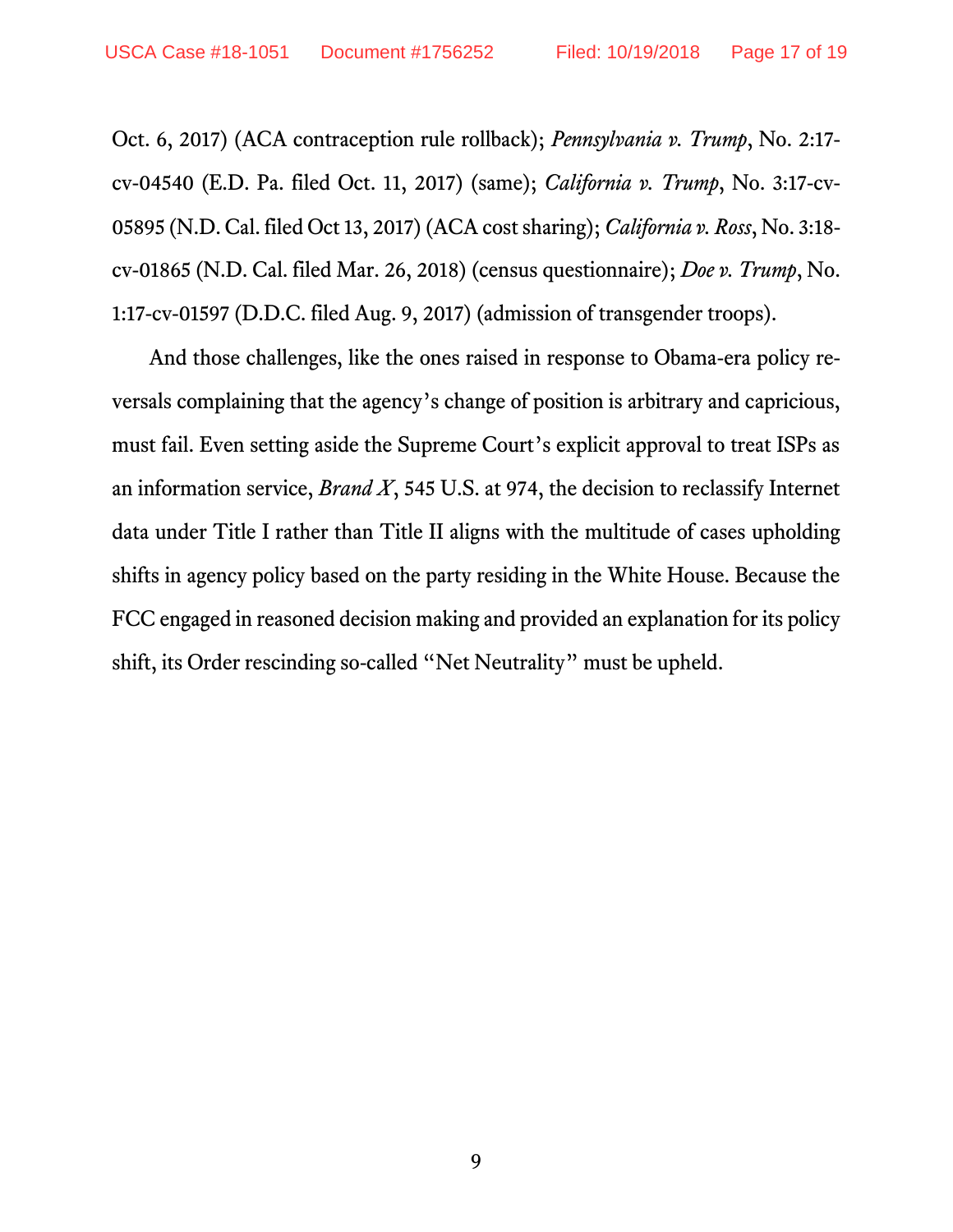#### **Conclusion**

The Court should deny the petitions for review.

Respectfully submitted.

LESLIE RUTLEDGE Attorney General of Arkansas

DOUG PETERSON Attorney General of Nebraska

Ken Paxton Attorney General of Texas

JEFFREY C. MATEER First Assistant Attorney General

/s/ *Kyle D. Hawkins*  Kyle D. Hawkins Solicitor General kyle.hawkins@oag.texas.gov

John C. Sullivan Assistant Solicitor General john.sullivan@oag.texas.gov

Office of the Texas Attorney General P.O. Box 12548, Mail Code 009 Austin, Texas 78711-2548 (512) 936-1700

*Attorneys for Amici Curiae*